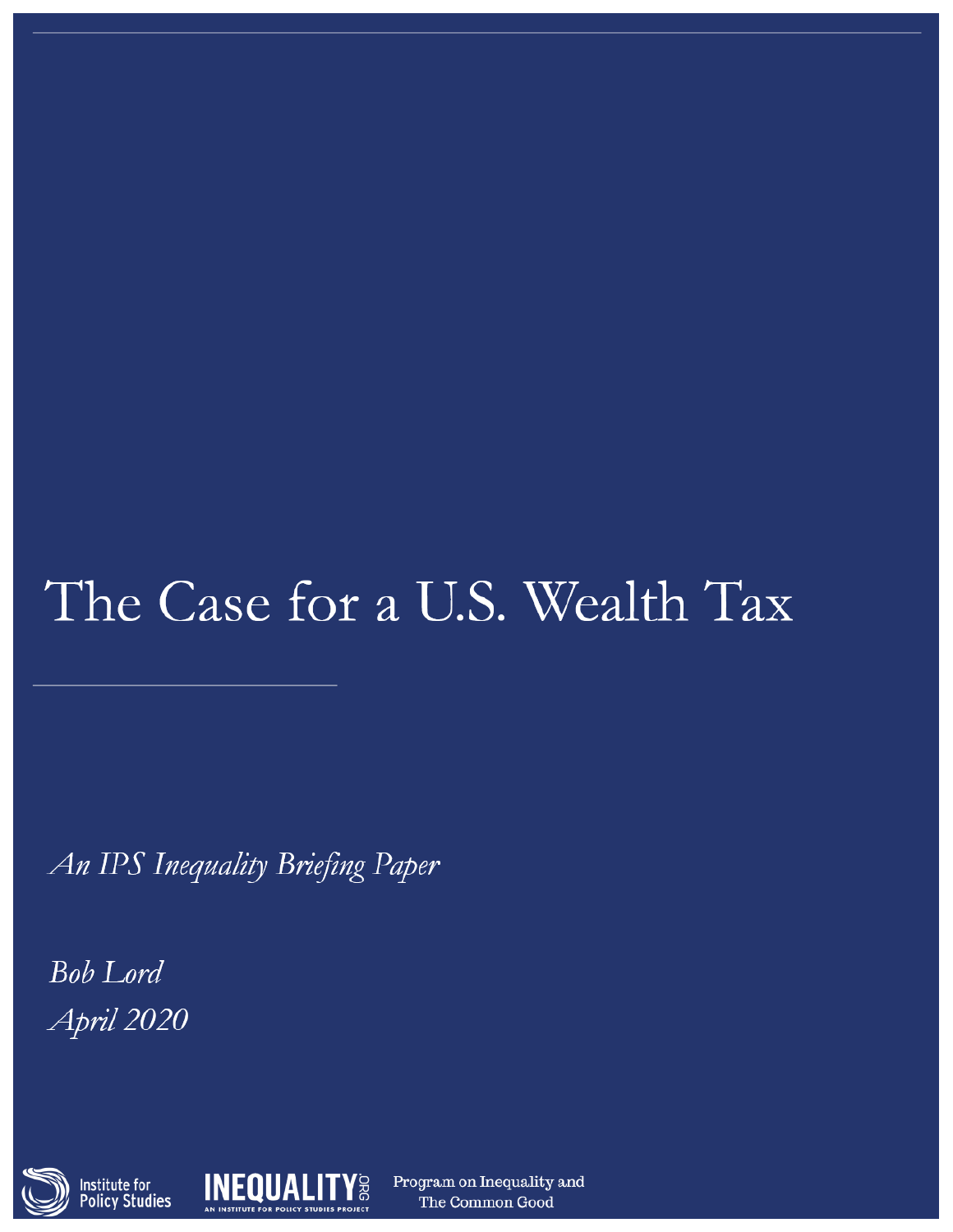#### **Author:**

**Bob Lord** is an Associate Fellow at the Institute for Policy Studies. He is a Phoenix, Arizona based tax attorney. His work related to taxation and inequality has appeared in the *Los Angeles Times, Arizona Republic, Dallas Morning News, American Prospect, Newsweek,* and *US News and World Report*.

**Graphic design and layout:** Sarah Gertler, Sarah Anderson and Chuck Collins

**Acknowledgements:** The author would like to thank Sam Pizzigati and Lee Price for their extraordinary editorial contributions.

The **Institute for Policy Studies** (www.IPS-dc.org) is a multi-issue research center that has been conducting path-breaking research on inequality for more than 20 years.

The **IPS Inequality.org** website (http://inequality.org/) provides an online portal into all things related to the income and wealth gaps that so divide us, in the United States and throughout the world**. Subscribe to our weekly newsletter at Inequality.org or follow us on Twitter and Facebook: @inequalityorg** 

**The IPS Program on Inequality and the Common Good** was founded in 2006 to draw attention to the growing dangers of concentrated wealth and power, and to advocate policies and practices to reverse extreme inequalities in income, wealth, and opportunity. The program has been investigating the intersection of inequality and race, taxation, philanthropy and the problem of hidden wealth.

**Institute for Policy Studies -National Office** 

1301 Connecticut Ave NW, Suite 600 Washington, DC 20036 www.ips-dc.org, Twitter: @IPS\_DC Facebook: http://www.facebook.com/InstituteforPolicyStudies

**Institute for Policy Studies –New England Office**  30 Germania Street, Building L Jamaica Plain, MA. 02130 Email: chuck@ips-dc.org

**© 2020 Institute for Policy Studies**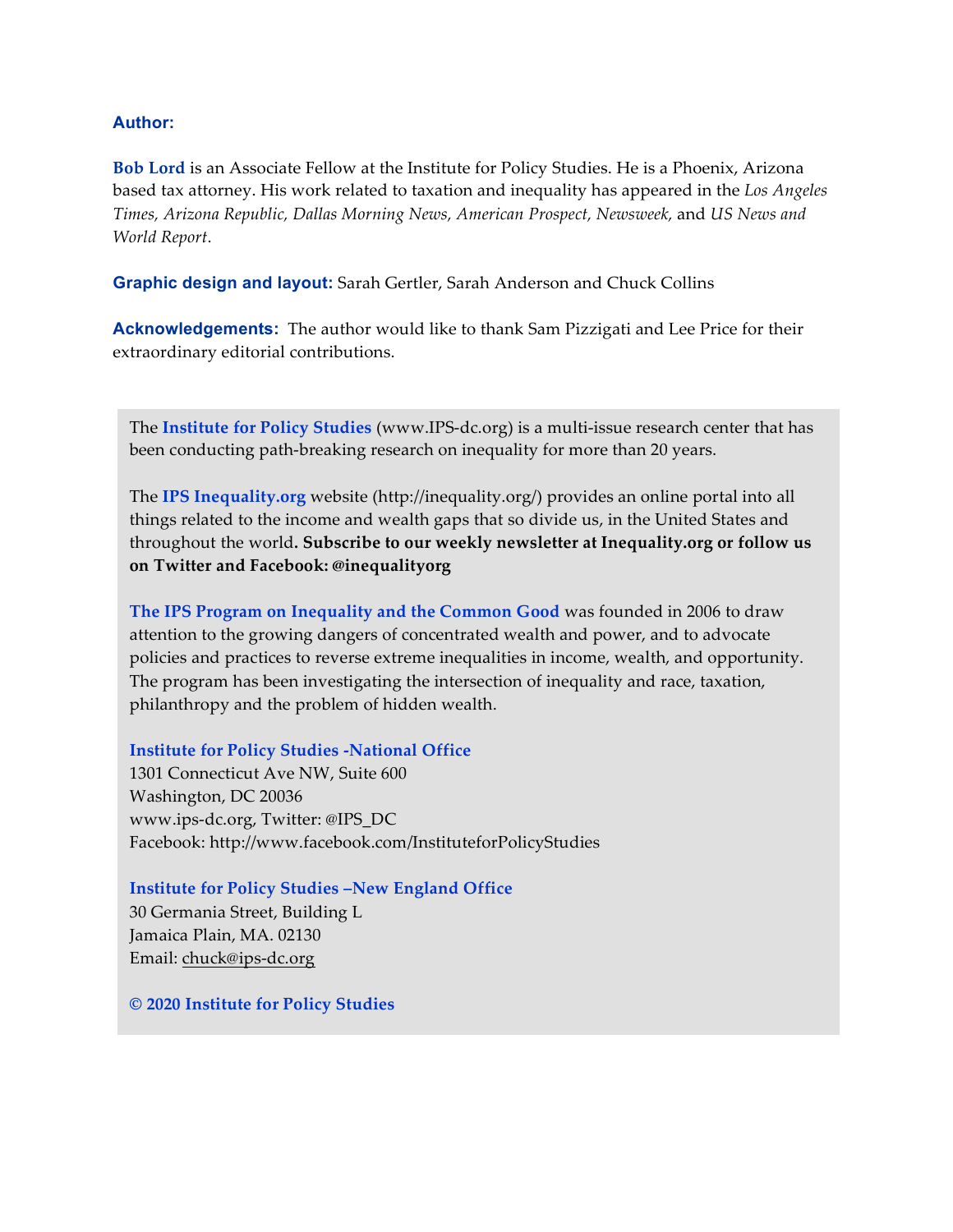# **The Case for a U.S. Wealth Tax**

## **Major Findings**

- Between 1980 and 2018, the taxes paid by America's billionaires, when measured as a percentage of their wealth, decreased 79 percent.
- The portion of America's increasing wealth flowing to U.S. billionaires rose throughout the past four decades. Between 2006 and 2018, nearly 7 percent of the real increase in America's wealth went to the country's 400 wealthiest households.
- Over the past four decades, the relative constraints imposed on the ability of billionaires and ordinary Americans to accumulate wealth have been tilted dramatically in favor of billionaires.
- The most reliable way to prevent further concentration of America's wealth in billionaires would be the enactment of a wealth tax.

### **Introduction**

For over a generation now, ever since 1980, wealth has been concentrating furiously at America's economic summit. We haven't experienced a wealth-accumulation playing field this tilted to the top since the original Gilded Age well over a century ago.

During these four decades, the annual tax burden on America's billionaires, as a percentage of their wealth, has decreased by a stunning 79 percent.

For the sake of our common future  $-$  our democracy, economy, and environment  $-$  we need to change our current wealth-concentrating trajectory. For that change to happen, our national tax policies must change.

In the United States today, we levy taxes on a wide variety of fronts. We tax everything from income and certain types of property to consumption and the intergenerational passage of wealth. But these taxes have done precious little to stem the tide of wealth's concentration. We need a new tax. A wealth tax, an annual levy on the assets of our nation's wealthiest, would help us significantly check and constrain our Billionaire Class.

This report explores the relationship between taxation and wealth accumulation. We examine that relationship as the great majority of Americans experience it. We compare their experience to the wealth-accumulating lives our wealthiest  $-$  our billionaires  $-$  live.

These billionaires constitute an incredibly tiny share of the American people, a cohort far smaller than the top 1 percent or even the top 0.01 percent. Our current Billionaire Class now encompasses some 600 individuals, the 400 listed in the latest annual *Forbes* magazine tally of America's richest and the 200 additional American deep pockets who currently rate billionaire status. This elite assemblage makes up a mere .000375 percent of our nation's population.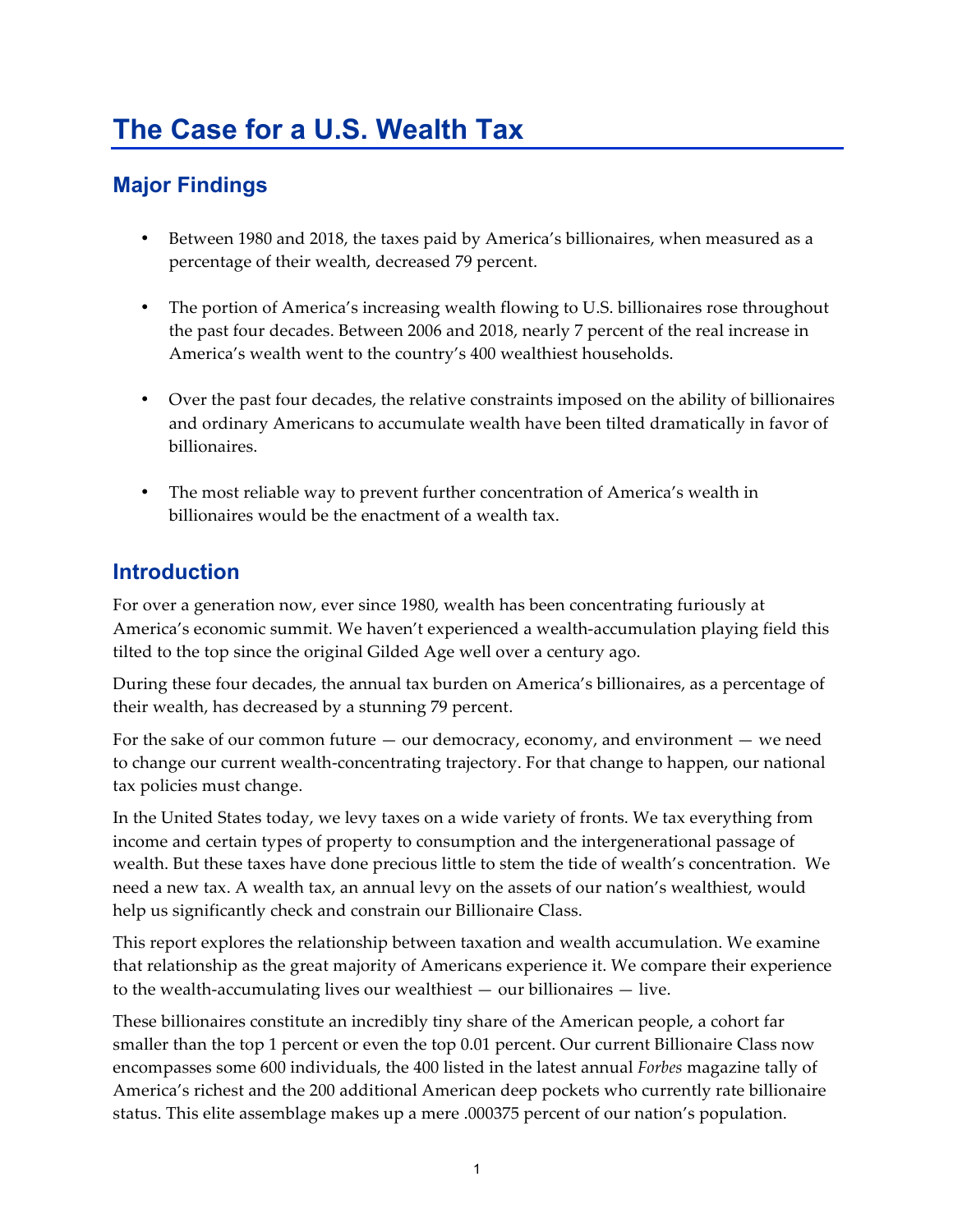### **Defining Tax Fairness**

No one in America today disputes that billionaires ought to pay their "fair share" at tax time, not even our billionaires themselves. But what counts as a "fair share"?

Most of our billionaires seem to believe they are paying *more* than their fair tax share. They point to the millions of dollars in taxes they do indeed pay. But critics see those billionaire tax dollars as little more than an inconvenience for our nation's richest. We have, in other words, a classic definitional problem. In the absence of an accepted definition for "fair share," the arguments we hear on either side all too often amount to little more than emotional appeals.

#### So how *should* we define fair share?

We ought to start by recognizing that the only significant check on wealth accumulation  $$ other than taxes — has always been living expenses. For those at the bottom and middle of our income distribution, living expenses consume the overwhelming bulk of income and make any substantial wealth accumulation all but impossible. For the extremely rich, on the other hand, living expenses — even the expenses of living luxuriously large — hardly dent the ongoing income flow. In these situations, wealth accumulates almost on autopilot.

Taxes on the rich, if appropriately constructed, can turn that autopilot off. They can act as a brake on wealth's concentration. They can counterbalance the impact of living expenses on households of modest means. And they can help us define "fair share." To wit: Those at the top of our economic order are paying their fair tax share when our tax system levels the wealth accumulation playing field.

We certainly have not had anything close to this level playing field over recent decades. Our tilted playing field has cascaded an ever-greater share of wealth into the pockets of the already wealthy. According to economists Emmanuel Saez and Gabriel Zucman, the top 0.1 percent of American households has tripled<sup>i</sup> its share of national wealth since 1980. The share of the top .01 percent has quadrupled,<sup>ii</sup> with the Billionaire Class leading the way.

One data point vividly illustrates just how starkly wealth has concentrated over the past four decades: In 1982, the year the annual *Forbes* 400 list debuted, the combined wealth of the 400 wealthiest Americans totaled slightly less than 1 percent of the nation's total wealth. Before the recent coronavirus-driven stock market crash, the wealth of a *mere 14* billionaires accounted for 1 percent of the nation's total wealth.

#### **How Wealth Accumulates**

Correcting our current wealth concentration requires an understanding of just how personal wealth accumulates. We all have two paths to greater wealth. We can become wealthier as our previously accumulated — or inherited — wealth generates more wealth. We can also become wealthier through the exercise of our human capital. We use our knowledge, skills, and labor power to perform work that earns income.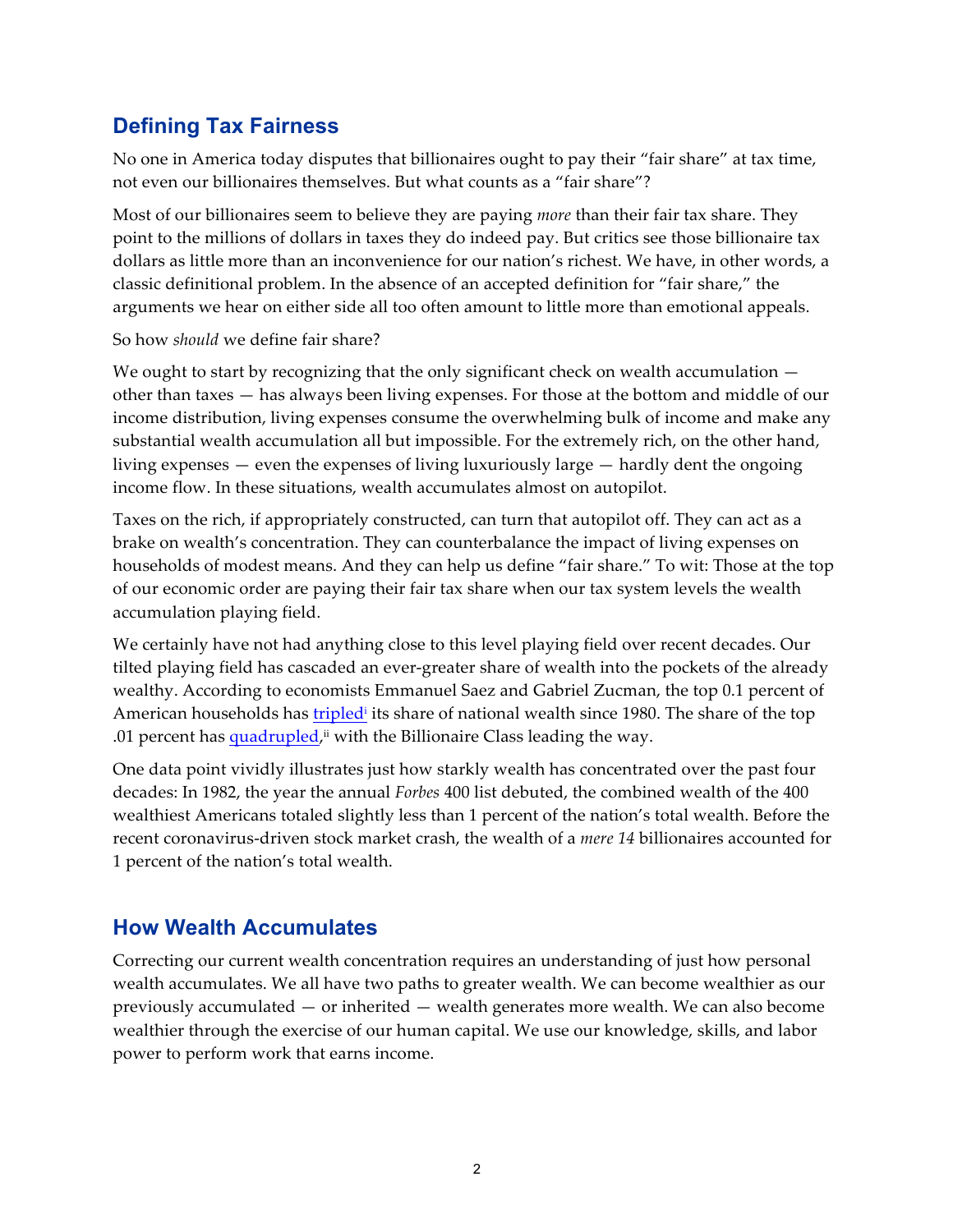Our human capital and the capital that our accumulated assets create have one critically significant difference: Existing wealth can be grown indefinitely, but the capacity of our individual human capital to grow at some point declines as we age.

Overall, how much wealth we accumulate reflects four factors, two positive and two negative. Human capital and previously accumulated or inherited wealth drive wealth accumulation forward. Living expenses and taxes constrain this accumulation.

For most of us, two of these factors — human capital on the positive side and living expenses on the negative — have always been dominant. For some of us, the returns on human capital can be extraordinary. Professional athletes, for example, can generate income in the multiple millions per year. Minimum-wage workers find themselves far less fortunate.

Human capital plays a dominant role even for households relatively high up on the economic ladder. Consider a three-person household with \$180,000 per year in income and \$800,000 in household wealth. This particular household would currently rate as better off than 90 percent of American households. Assume that our household is generating a 4 percent annual rate of return on its wealth, or \$32,000, a return split evenly between taxable investment income and non-taxable appreciation in home equity. This household would pay tax on \$164,000 from its human capital and \$16,000 from its previously accumulated wealth. For this family — and for the vast majority of American families — human capital functions as a far more significant driver of wealth accumulation than already existing wealth.

This vast majority depends on *human* capital to build wealth. Most Americans have no prospects for accumulating wealth unless they have money left over from their paychecks after meeting the cost of their basic living expenses and taxes.

Most of us make trade-offs between living expenses and wealth accumulation as tax burdens increase or decrease. A change in the tax burden translates into either a change in how much we spend on living expenses or a change in how much wealth we accumulate. Most of us can also maximize how much wealth we accumulate by eliminating all our discretionary spending, the outlays we make above and beyond what we need to spend on basic living expenses.

All but our nation's wealthiest households are, as a result, constantly negotiating competing objectives. Should we allow current needs and wants to take precedence over wealth accumulation — or not? The answers individual households give impact far more than these households themselves. Discretionary spending, after all, drives the American economy.

Households at the bottom of our economic order have virtually no capacity for discretionary spending. Their living expenses present a massive constraint on wealth accumulation. If the tax burden on those at the bottom eases, the income freed up tends to go towards additional living expenses, not wealth accumulation.

Living expenses remain a significant constraint on wealth accumulation for even households near the top of the economic ladder. All those who rate as affluent but not super rich at some point retire. At that point, the income from their human capital terminates, and these affluents often find that the income their accumulated wealth generates falls short of their living expenses in retirement. That shortfall forces them to consume existing wealth. Even retired households with accumulated wealth in the low seven figures can face this situation.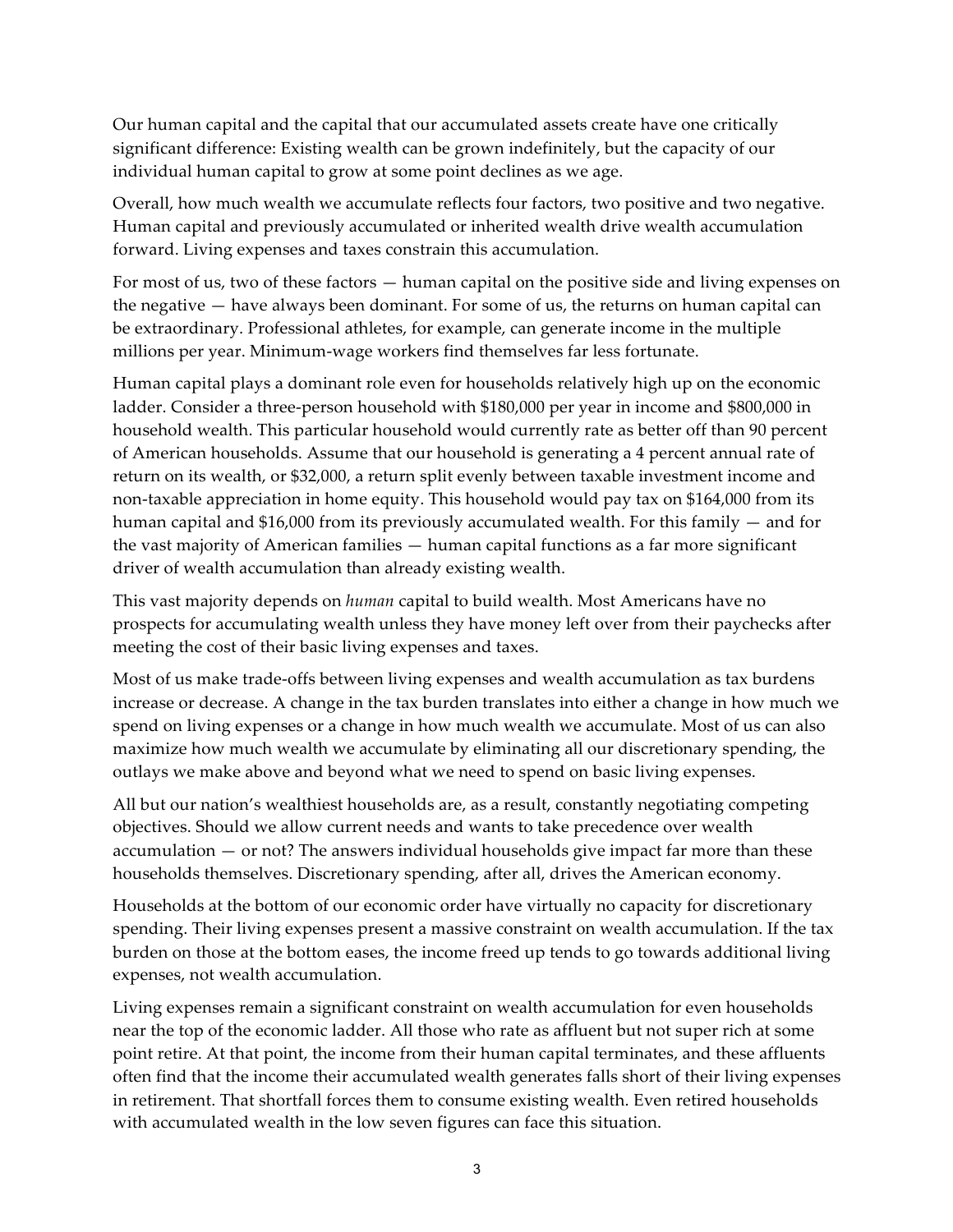None of this, of course, should lead us to dismiss the importance of taxes as a constraint on wealth accumulation. For the affluent but not rich, the *total* local, state, and federal tax burden now runs about 30 percent of income. And what about those at or near the bottom of our economic order? Income taxes may be relatively minimal for those with low to modest incomes, but sales taxes, payroll taxes, and property taxes combine to consume about 25 percent of income for those in the bottom 60 percent of American households, according to a recent work by economists Saez and Zucman. For most of these households, the combined living expensetax burden leaves virtually no room for wealth accumulation.

The Billionaire Class faces an entirely different wealth-accumulation reality. For billionaires, the investment of *existing* wealth drives accumulation forward. Taxes push back at that accumulation. The income billionaires can earn by employing their human capital most always stands as insignificant compared to the investment returns they can realize. And the burden living expenses impose on billionaire wealth has no more than a trivial impact.

Billionaires, as a result, need never negotiate messy trade-offs between paying their taxes and funding their living expenses. They can only spend a tiny fraction of the annual accretion in their wealth, even if they go for that eleventh mansion. And the growth of that already accumulated wealth — the bulk of their annual added wealth — goes almost totally untaxed. For billionaires, income from their human capital plays no pivotal role. Jeff Bezos, for example, collects no towering compensation as the CEO of Amazon. His massive \$100-billion private fortune stems mostly from his stake in Amazon. The more Amazon shares appreciate in value each year, the greater the Bezos personal fortune. But this growth in the Bezos fortune does not show up on the annual Bezos income tax return — and faces no tax.

Consequently, for the Billionaire Class, taxation *on income* in no way makes for a reliable constraint on wealth accumulation. The only truly meaningful check on billionaire wealth accumulation would be a tax on billionaire wealth itself. For the Billionaire Class, the rate of tax on their income does not particularly matter. What matters more: the rate of tax on their wealth.

In sum, we need to measure the constraint taxes impose on billionaire wealth accumulation differently from how we measure that constraint on less financially favored households. For the great majority of American households, the most appropriate metric will be the percentage of income that remains after living expenses that the household finds consumed by taxes. For the Billionaire Class, the appropriate metric will always be taxes as a percentage of wealth.

#### **Tax Policy and Wealth Accumulation Since 1980**

Recent studies by Emmanuel Saez and Gabriel Zucman shine a light on how the taxation of Americans has evolved over the past four decades. Saez and Zucman have considered all taxes in their calculations: income taxes, consumption taxes, property taxes, employment taxes, payroll taxes, estate taxes, and corporate taxes. They have totaled all these taxes and then determined the rate of total tax paid by Americans as a percentage of income. Their calculations cover the past 68 years at each level of the income ladder, from the bottom-most groups all the way to the nation's 400 highest-income taxpayers.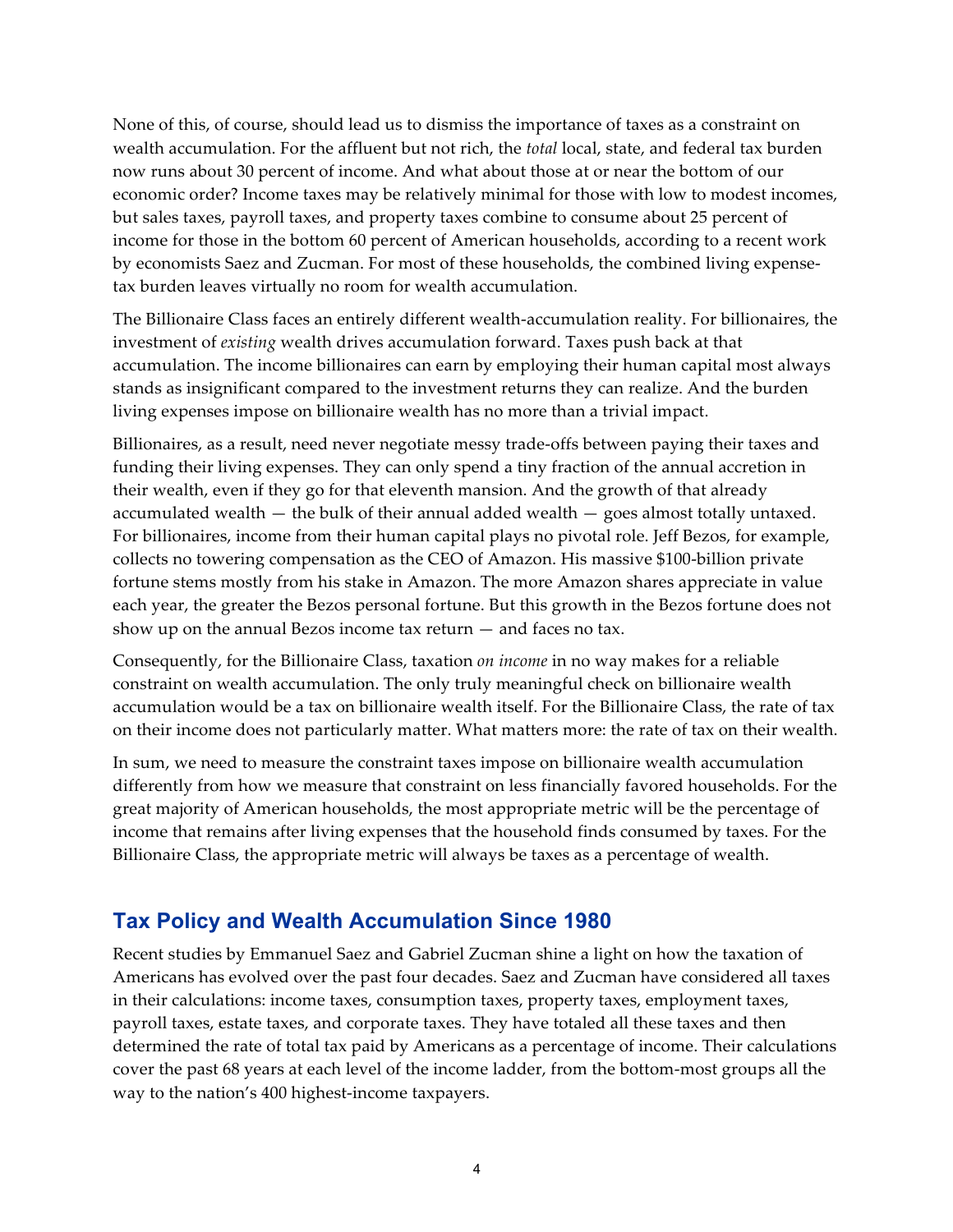The data Saez and Zucman provide allow us to compare how taxes have constrained wealth accumulation across the economic spectrum. Their numbers, taken together with what we know about how wealth accumulates, explain why wealth in America has so obscenely concentrated since 1980 — and why this disastrous concentration cannot be reversed without a dramatic change in American tax policy.

We begin with the great majority of Americans, those whose human capital almost totally drives any wealth accumulation they may see. Saez and Zucman present the rate of total tax as a percent of income. That makes eminent sense as a decent starting point for measuring how much taxes constrain wealth accumulation for most all Americans — since annual income determines the capacity of most all Americans to accumulate wealth.

For those of us in the bottom 90 percent, the Saez and Zucman figures show, the constraint taxation imposes on our wealth accumulation has not changed all that much over the years.

Consider how the median household, by income, has fared since 1980. Total taxes on those of us at the 50<sup>th</sup> percentile, according to Saez and Zucman, have decreased slightly as a percentage of income, from 29 percent to 25 percent, between 1980 and 2018. During that same period, median family income, a figure that includes both wages and investment income, increased from \$53,128 to \$63,179, in 2018 dollars. This indicates that for the median family the constraint that taxes impose on wealth accumulation has slightly reduced.

But we need to keep in mind that the income left to that median household *after* paying taxes, even for 2018, dips under \$50,000 per year. That's considerably less than the amount required to lead a middle-class life in America. For example, according to the Economic Policy Institute's Family Budget Calculator, a family of two adults and one child in Phoenix, Arizona, would require about \$64,000 outside of taxes to attain a modest yet adequate standard of living.

Households in this modest-income situation would likely *not* use their tax savings to invest and accumulate wealth. Given their limited incomes, they would be much more likely to spend their tax savings on new or expanded living expenses that take precedence over saving. The result: These households, after paying their expenses, would have available for wealth accumulation dollars not substantially greater than the dollars they had available for saving in 1980.

A household at the  $90<sup>th</sup>$  percentile might have fared better. Its total tax burden since 1980 has decreased from 31 percent of income to 28 percent. That modest decline resembles the modest tax burden decline median households have experienced. But household income has increased a good bit more at the  $90<sup>th</sup>$  percentile, from \$130,117 in 1980 to \$183,459 in constant dollars. This rise in real income *could* have enhanced the ability of the 90<sup>th</sup> percentile household to accumulate wealth after meeting the cost of living expenses. Suppose living expenses consumed 50 percent of that 90th percentile family's pre-tax income in 1980, but only 40 percent in 2018. That would mean the household's tax burden, as a percentage of its income after living expenses, decreased from 62 to 46.6 percent, about a 25 percent reduction.

Under this optimistic set of assumptions, the 90<sup>th</sup> percentile household has seen a 25 percent reduction in the constraint taxation imposes on its wealth accumulation. Taking the additional constraint imposed by living expenses into account, the percentage reduction in the total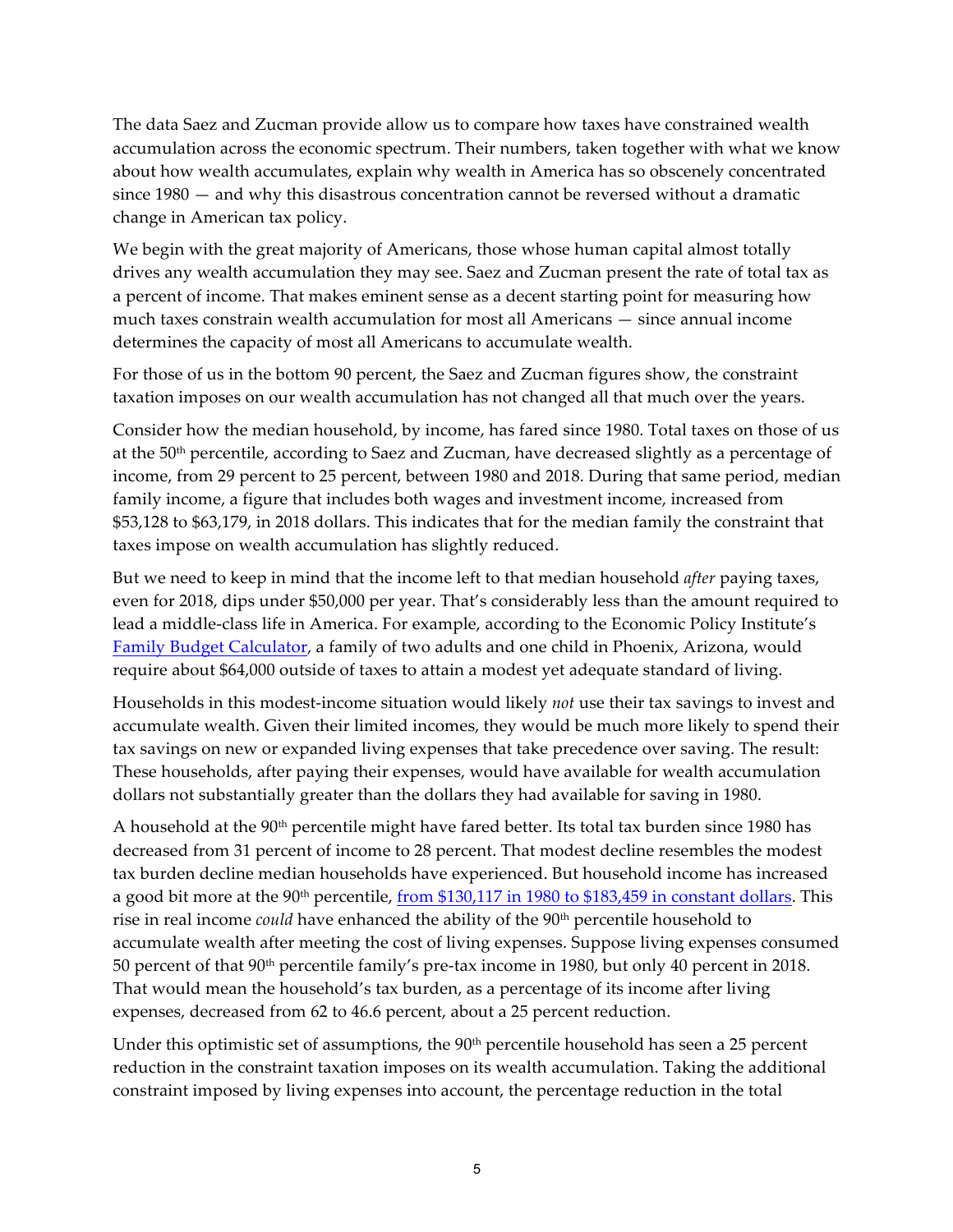constraint on wealth accumulation for the  $90<sup>th</sup>$  percentile family would be smaller, about 18 percent.

The wealth accumulation pattern for the Billionaire Class over the past four decades has been starkly different. This analysis has used the Saez-Zucman data to estimate the change since 1980 in the constraint taxation has imposed on billionaire wealth accumulation. Our Appendix describes the many steps we took to calculate our estimates.

The bottom line: Total taxes paid by households in the Billionaire Class, as a percentage of their *wealth*, have decreased by 79 percent between 1980 and today. No other single figure better explains why the share of the nation's wealth concentrated in the Billionaire Class has more than tripled, from slightly less than 1 percent in 1982 to about 3.25 percent today.

We see a direct, undeniable correlation between these two trends. For the wealthiest Americans, the only constraint on wealth accumulation remains taxation. This constraint has largely lifted over the past four decades. For the rest of us, even the affluent among us, living expenses and taxes *both* continue to present substantial constraints on wealth accumulation.

The astounding increase in the wealth of America's Billionaire Class has unfolded over decades. Unfortunately, we still have not yet experienced the full wealth-concentrating impact of the reduction in the taxation of Billionaire Class wealth. We have an even more alarming dynamic to take into account: the increase in the Billionaire Class share of our nation's newly created wealth.

Consider the pattern that emerges when you break the period between 1982 and 2018 into three equal periods. In 1982, as shown in the table below, the Billionaire Class held just under 1 percent of the nation's approximately \$21.1 trillion in 2018-dollar wealth. In each successive 12 year period, the Billionaire Class grabbed a progressively larger share of the real increase in the nation's wealth. Between 2006 and 2018, the share of the nation's newly created wealth flowing to the Billionaire Class had metastasized to almost 7 percent. In other words, over the 12-year period ending in 2018, almost 7 percent of the real increase in the wealth of a nation of over 300 million people went to a tiny group of billionaires.

| <b>Share of National Wealth Flowing to Billionaires</b> |                                                                         |                                                 |                                                                    |                                                                |                                                                         |                                                         |
|---------------------------------------------------------|-------------------------------------------------------------------------|-------------------------------------------------|--------------------------------------------------------------------|----------------------------------------------------------------|-------------------------------------------------------------------------|---------------------------------------------------------|
| Year                                                    | <b>National</b><br><b>Wealth</b> <sup>iii</sup><br>(billions<br>\$2018) | <b>Billionaire</b><br>Class Share <sup>iv</sup> | <b>Billionaire</b><br><b>Class Wealth</b><br>(billions)<br>\$2018) | <b>National</b><br><b>Wealth</b><br>$(12 - year)$<br>Increase) | <b>Billionaire</b><br><b>Class Wealth</b><br>$(12 - year)$<br>increase) | <b>Billionaire</b><br><b>Class Share</b><br>of Increase |
| 1982                                                    | \$21,110                                                                | 0.93%                                           | \$196.32                                                           |                                                                |                                                                         |                                                         |
| 1994                                                    | \$34,372                                                                | 1.50%                                           | \$515.58                                                           | \$13,262                                                       | \$319.26                                                                | 2.41%                                                   |
| 2006                                                    | \$68,310                                                                | 2.18%                                           | \$1,489.15                                                         | \$33,938                                                       | \$973.57                                                                | 2.87%                                                   |
| 2018                                                    | \$88,662                                                                | 3.26%                                           | \$2,890.38                                                         | \$20,352                                                       | \$1,401.23                                                              | 6.88%                                                   |

This ominous trend could get even more ominous in the absence of corrective action in the years ahead. What we need to correct includes the 2017 tax act, legislation that ratcheted down appreciably the tax burden on America's billionaires. Currently available data only runs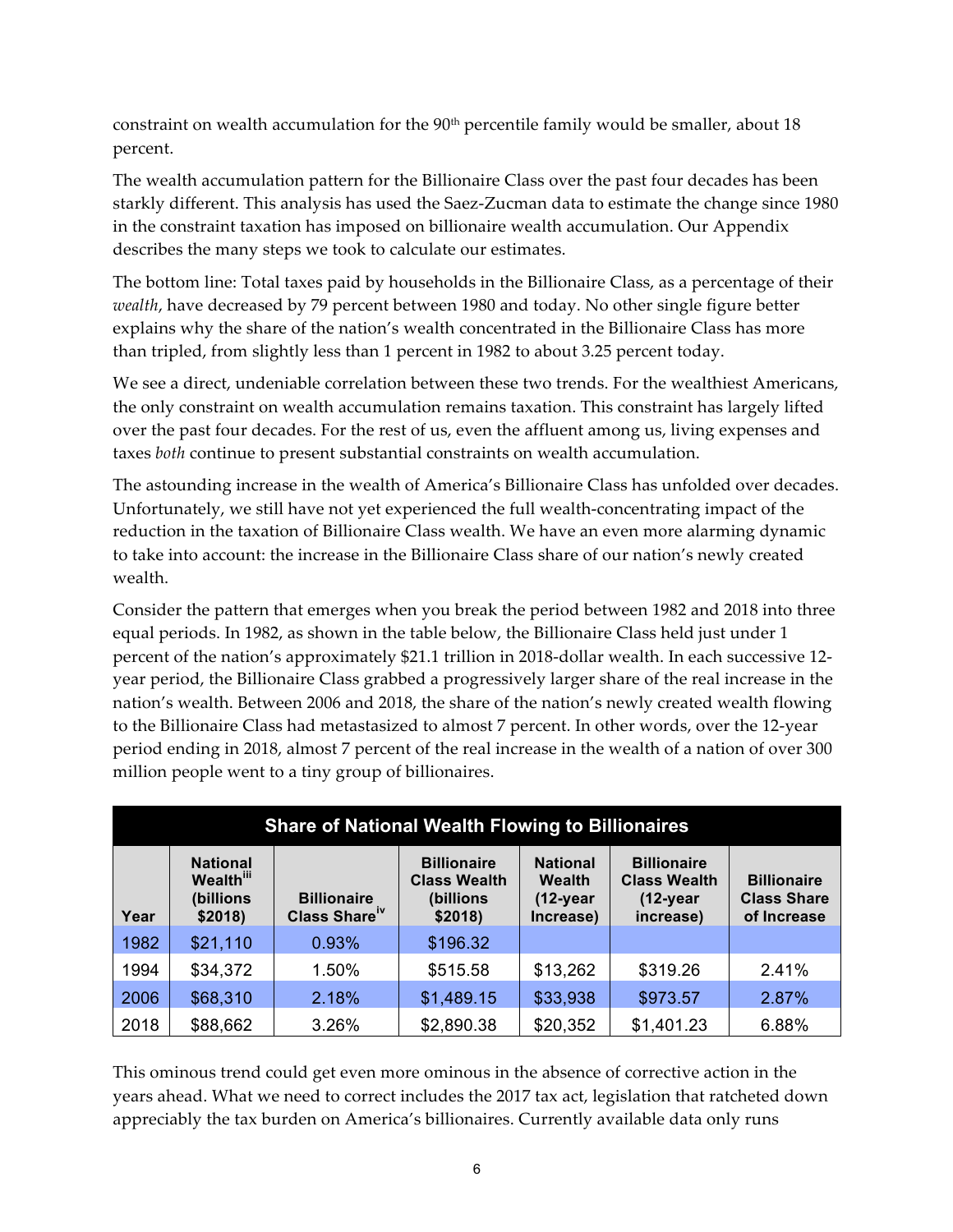through 2018, and that statistical reality leaves the impact of the 2017 tax rate reduction only minimally reflected in our four-decade analysis. If nothing changes in the years ahead, the constraint that taxation imposes on billionaire wealth accumulation will be even more anemic than the constraint in place over the past four decades.

#### **Conclusion**

In the contest for the Democratic Party's 2020 presidential nomination, several major candidates, led by Senators Bernie Sanders and Elizabeth Warren, called for an annual federal wealth tax. They based that call in large part on the work of economists like Emmanuel Saez and Gabriel Zucman, who also have called for an annual wealth tax.

For more than a century now, wealthy Americans have essentially faced every form of tax except an annual tax on their total wealth. In the mid-20<sup>th</sup> century, the tax package imposed on wealthy Americans did a reasonably meaningful job of preventing the undue concentration of our nation's wealth. Individual income taxes, corporate income taxes, consumption taxes, real property taxes and estate taxes imposed at the federal, state, and local level all combined to impose an adequate level of taxation on Billionaire Class wealth. Between 1945 and 1980, Americans lived in a significantly more egalitarian society than they do today.

But that greater equality proved short-lived. Ultimately, the effective rate of wealth taxation on the Billionaire Class plummeted, falling 79 percent over four decades, a decline that gave rise to the extreme wealth concentration America faces today.

Only an annual wealth tax  $-$  a direct tax on billionaire wealth  $-$  can reliably limit the Billionaire Class rate of wealth accumulation to a level no greater than wealth accumulation for the population at large. Other forms of taxation have valid purposes. But to rein in the Billionaire Class we need something more. And rein in we must.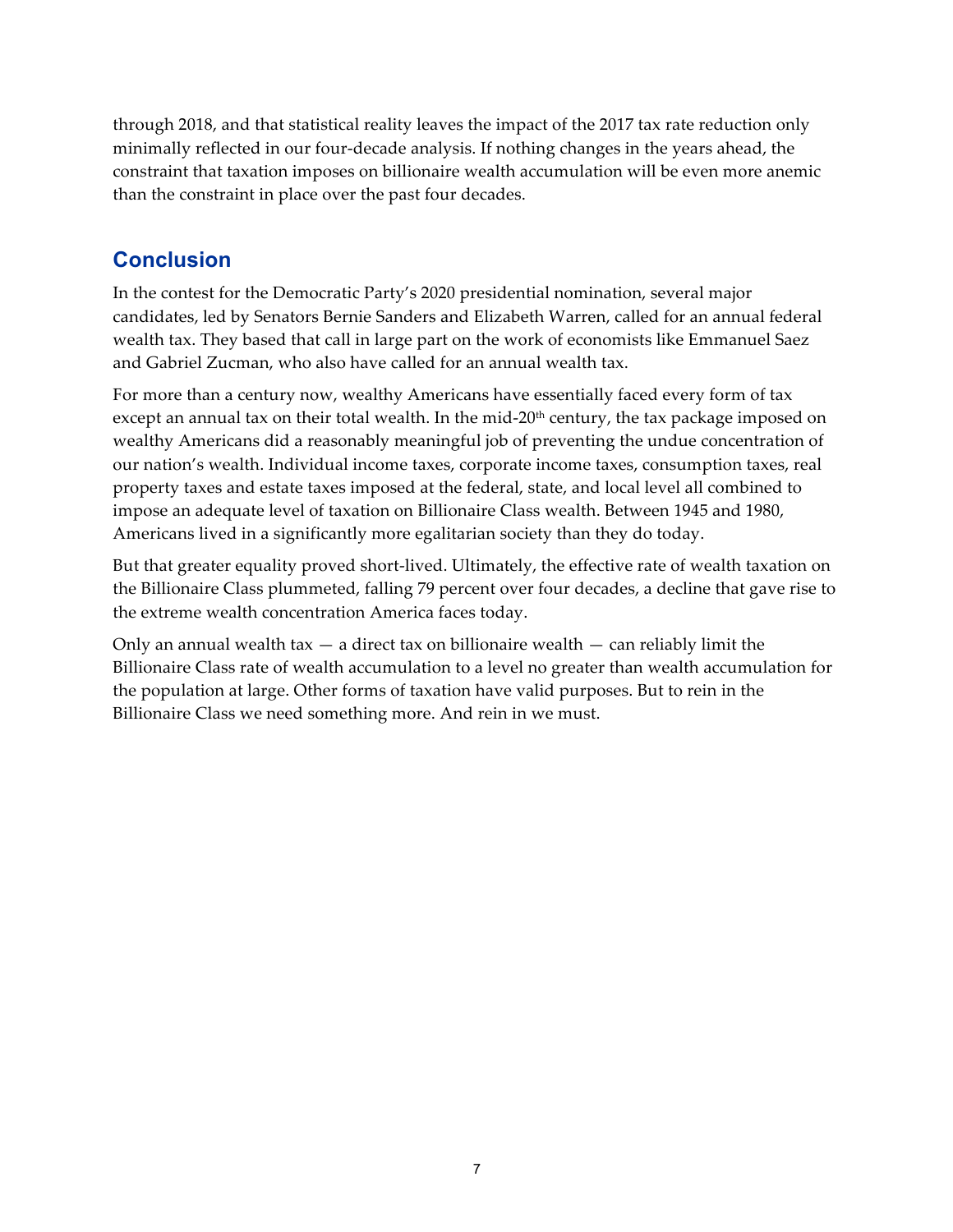#### **APPENDIX:**

#### **Estimating the Reduction in Billionaire Class Tax Burden as a Percentage of Billionaire Wealth**

Recent studies by Saez and Zucman allow us to estimate the change in the tax burden on members of the Billionaire Class as a percentage of their wealth. But making these estimates requires that we follow an indirect and somewhat convoluted path.

Throughout the analysis, the following abbreviations will be used:

 $C =$ Current (2018)  $P = Past (1980)$ W = Wealth  $T = Tax$  $R = Ratio$ r = effective rate of total tax on income EP = Entire Population BC = Billionaire Class (top .000375% by wealth)

From available data, we can estimate the ratio of the rate of total tax, as a percentage of wealth, for the entire population in 1980 to the rate today. Let's call that the "Current to Past Wealth Tax Ratio," or CPWTREP.

We have a fairly clear idea of what has happened to tax receipts as a percentage of wealth during the 1980 to 2018 period. Between 1980 and 2018 federal tax receipts increased from \$599 billion to \$3.46 trillion.<sup>v</sup> That rates as between a five- and six-fold increase. Similarly, state and local tax receipts increased from \$250 billion in 1980 to \$1.85 trillion in 2018, an increase of between seven- and eight-fold. During that same period, the country's aggregate wealth has increased about ten-fold, from approximately \$7.34 trillion to approximately \$88.66 trillion.

Which means that federal, state and local taxes paid by Americans as a percentage of wealth amount to about 51.8 percent of their total in 1980. In 1980, tax receipts stood at about 11.56 percent of total wealth, in contrast to 2018 when tax receipts represented 5.99 percent of total wealth.

We know that if we multiply the CPWTR<sub>EP</sub> by the ratio of the CPWTR for the Billionaire Class, CPWTRBC, to CPWTREP, we arrive at the current to past wealth tax ratio for the Billionaire Class. That relationship is expressed formulaically as:

CPWTREP \* (CPWTRBC / CPWTREP) = CPWTRBC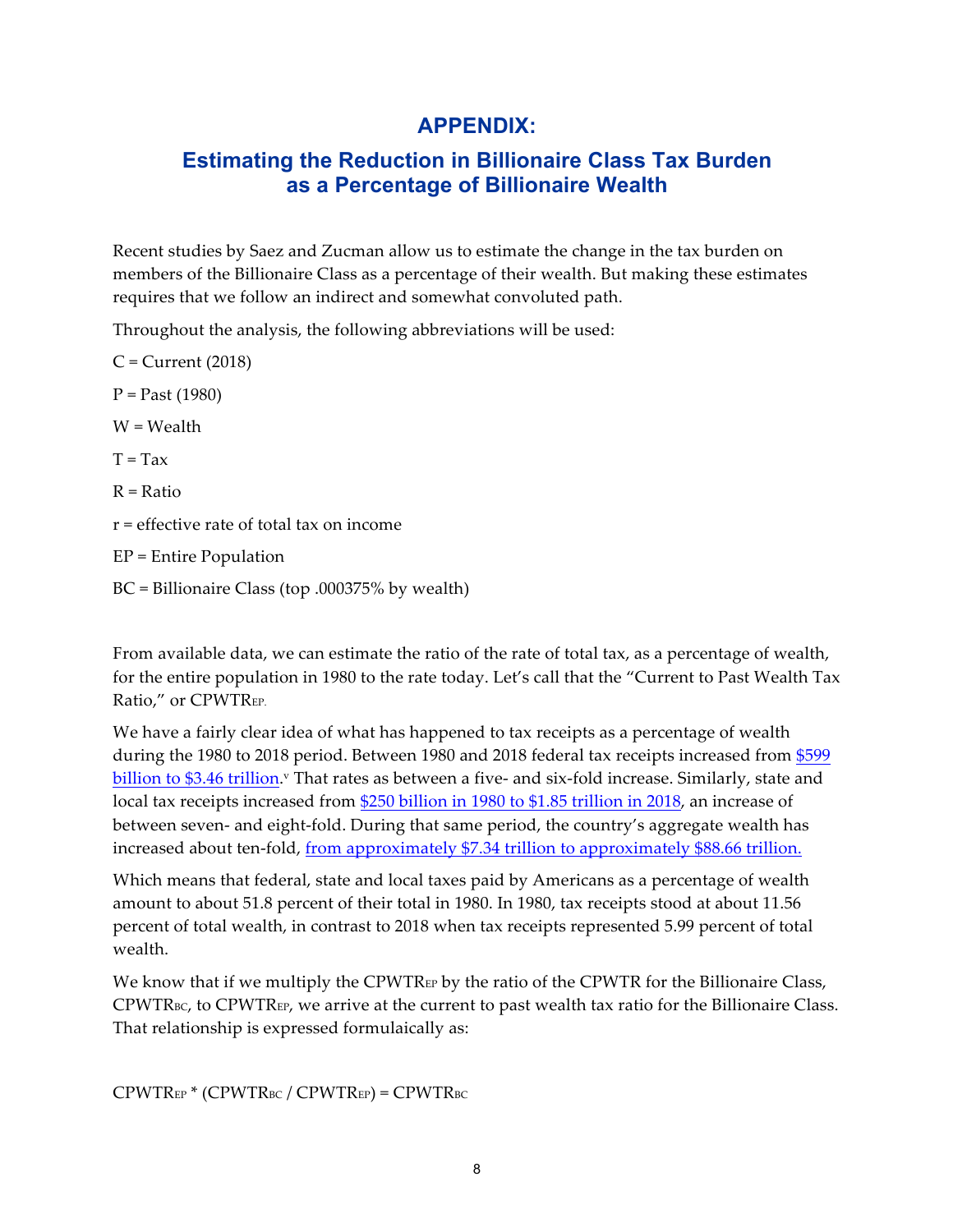We can substitute for CPWTR<sub>EP</sub> in the first place it appears (but not the second), what we know to be its value: 51.8 percent. That leaves us with the following:

 $51.8\%$  \* (CPWTR<sub>BC</sub> / CPWTR<sub>EP</sub>) = CPWTR<sub>BC</sub>

The data to calculate CPWTR<sub>BC</sub> directly is not available, but we can estimate that ratio indirectly by determining CPWTRBC/ CPWTREP from available data.

We know that CPWTR<sub>BC</sub> reflects the current ratio of tax burden to wealth for the Billionaire Class divided by the ratio in 1980 of tax burden to wealth for the Billionaire Class:

(TBC2018/WBC2018) / (TBC1980/WBC1980) or

 $T_{BC}^{2018}$  \*  $W_{BC}^{1980}$  /  $W_{BC}^{2018}$  \*  $T_{BC}^{1980}$ 

Similarly, CPWTREP =  $(T_{EP}^{2018}/W_{EP}^{2018}) / (T_{EP}^{1980}/W_{EP}^{1980})$ , or  $T_{EP}^{2018} * W_{EP}^{1980} / W_{EP}^{2018} * T_{EP}^{1980}$ 

Putting all that together then,  $CPWTR_{BC} / CPWTR_{EP} =$ 

 $T_{BC}^{2018}$  \*  $W_{BC}^{1980}$  \*  $W_{EP}^{2018}$  \*  $T_{EP}^{1980}$ 

 $W_{BC}^{2018*}$  T<sub>BC</sub><sup>1980</sup> \* T<sub>EP</sub><sup>2018</sup> \*  $W_{EP}^{1980}$ 

The factors comprising the ratio can be reordered as the product of four ratios:

 $W_{BC}^{1980}$  \*  $W_{EP}^{2018}$  \*  $T_{BC}^{2018}$  \*  $T_{EP}^{1980}$  $W_{EP}$ <sup>1980</sup>  $W_{BC}$ <sup>2018</sup>  $T_{EP}$ <sup>2018</sup>  $T_{BC}$ <sup>1980</sup>

Focus on the first two factors. The first ratio simply gives us the wealth share of the Billionaire Class in 1980. The second factor is the inverse of the current wealth share of the Billionaire Class. The product of those two factors is the ratio of the wealth share of the Billionaire Class in 1980 to the current wealth share of the Billionaire Class. We don't have 1980 data for the wealth share of the Billionaire Class, but we do have it for 1982 through the current year. From that data, we know that the wealth share of the Billionaire Class has increased 3.51-fold since 1982,<sup>vi</sup> from slightly under 1 percent of the country's total wealth in 1982 to slightly over 3 percent of the country's total wealth in 2018. Thus, the ratio of the wealth share of the Billionaire Class in 1982 to the wealth share of the Billionaire Class today is 1/3.51. From there, we can estimate,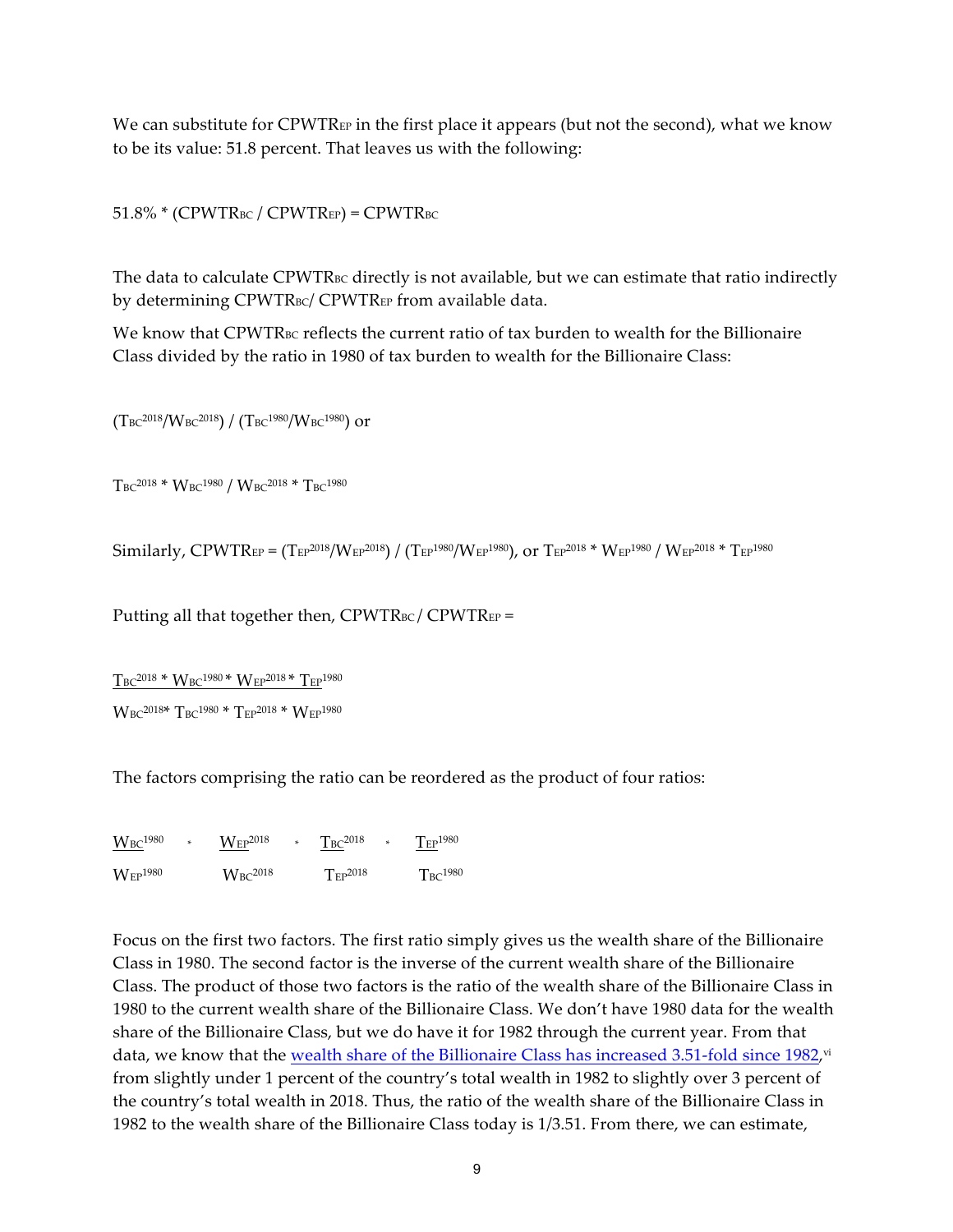based on the growth in the wealth share of the top .01 percent between 1980 and 1982,<sup>vii</sup> 17 percent, that the wealth share of the Billionaire Class also grew by 17 percent between 1980 and 1982. The estimated ratio of the current wealth share of the Billionaire Class to the wealth share of the Billionaire Class in 1980 becomes the product of 3.51 and 1.17, or 4.11.

So we know the product of the first two factors in the ratio is 1/4.11. This means the equation for the current to past wealth tax ratio for the Billionaire Class can be reduced to:

 $51.8\% * 1/4.11 * (T_{BC}^{2018}/T_{EP}^{2018}) * (T_{EP}^{1980}/T_{BC}^{1980})$ 

Turning to the final two factors, the third factor represents the current "tax share" of the Billionaire Class — that is, the share of the country's tax burden borne by the Billionaire Class in 2018. The fourth factor is the inverse of the tax share of the Billionaire Class in 1980. The product of those two factors, then, is the ratio of the current tax share of the Billionaire Class to the tax share of the Billionaire Class in 1980.

The data provided to us by Saez and Zucman allow us to estimate this ratio.

The current tax share of the Billionaire Class is the ratio of the product of current tax rate (on income) of the Billionaire Class ( $r_{BC}^{2018}$ ) and the current income share of the Billionaire Class  $(ISBC<sup>2018</sup>)$  to the product of the current tax rate of the entire population ( $rEF<sup>2018</sup>$ ) and the current income share of the entire population, which we know to be 100 percent, or 1.0. That ratio is expressed formulaically as follows:

 $(r_{BC}^{2018} * IS_{BC}^{2018}) / (r_{EP}^{2018} * 1.0) = Tax Sharesc^{2018}$ 

The tax share of the Billionaire Class in 1980 is the ratio of the product of the 1980 tax rate of Billionaire Class ( $\text{r}_{\text{BC}}^{1980}$ ) and the 1980 income share of the Billionaire Class, IS $\text{sc}^{1980}$  to the product of the 1980 tax rate of the entire population ( $r_{EP}^{1980}$ ) and the 1980 income share of the entire population, which we also know to be 100 percent, or 1.0. That ratio is expressed formulaically as follows:

 $(r_{BC}^{1980} * IS_{BC}^{1980}) / (r_{EP}^{1980} * 1.0) = Tax Sharesc^{1980}$ 

The ratio of the current tax share of the Billionaire Class to the tax share of the Billionaire Class in 1980 thus is expressed formulaically as:

```
(r_{BC}^{2018}/r_{BC}^{1980}) * (IS_{BC}^{2018}/IS_{BC}^{1980}) * (r_{EP}^{1980}/r_{EP}^{2018})
```
The Saez and Zucman analysis provides the tax rates in the formula. According to Saez and Zucman, the total tax rate of the top 400 Americans (by reported income) currently is 23.0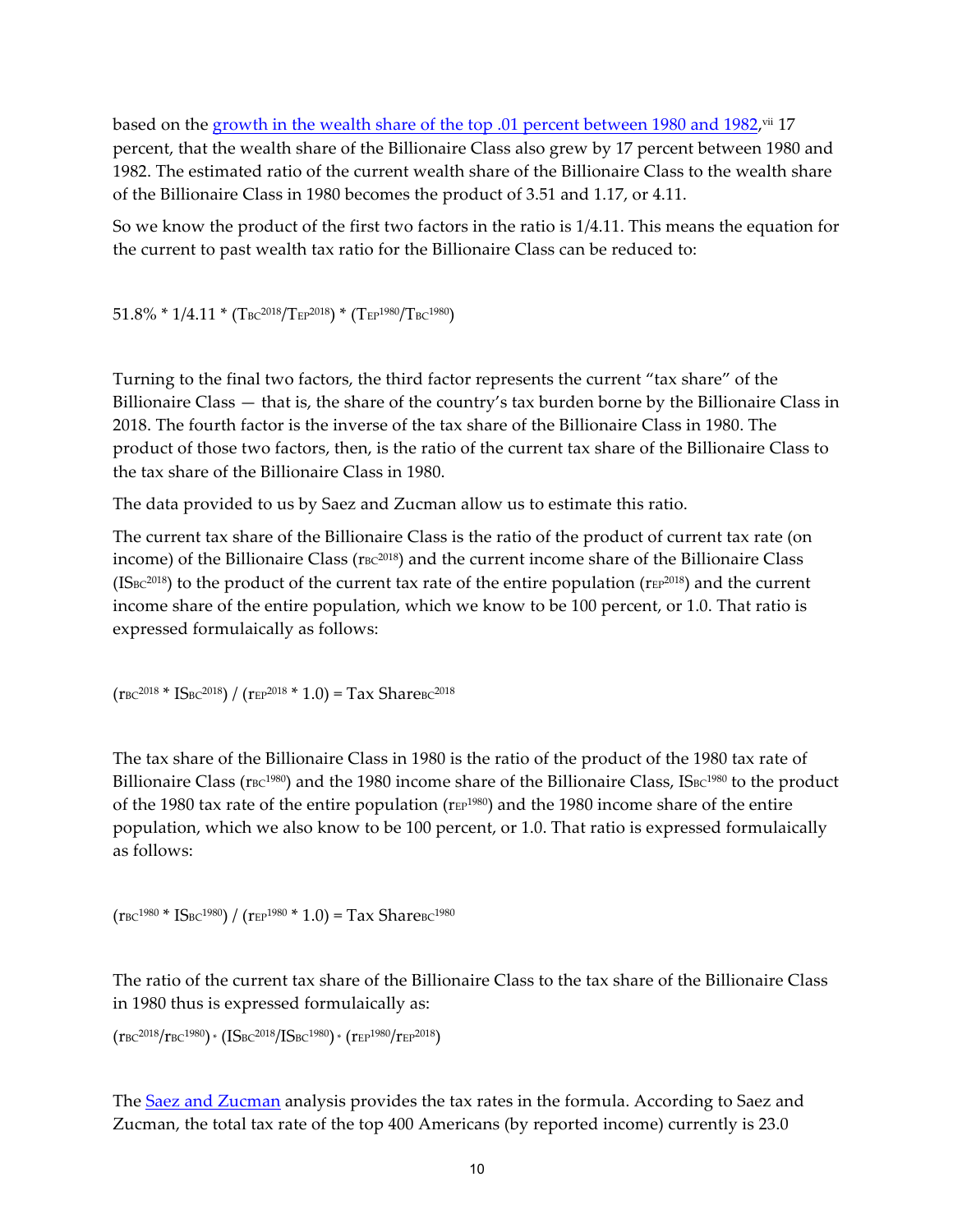percent of income,viii a rate we can assume extended to America's Billionaire Class. The total tax rate of the Billionaire Class in 1980, according to Saez and Zucman, was about 47.2 percent of income.<sup>ix</sup> The total tax rate paid by the entire population currently is 27.7 percent of income.<sup>x</sup> The total tax rate paid by the entire population in 1980 was 30.4 percent. $x$ <sup>i</sup>

We don't have data on the income share of the Billionaire Class, but we can estimate the ratio of the current income share of the Billionaire Class to the income share of the Billionaire Class in 1980. During that same period, according to Saez and Zucman, the income share of the top .01 percent of Americans rose by a factor of approximately  $3.07<sub>x</sub>$  or slightly more than a tripling.

It seems we can assume the income share of the Billionaire Class would have increased by about the same factor. According to Saez and Zucman, the wealth shares of both the Billionaire Class and the top .01 percent both approximately quadrupled during that period. $x^{iii}$  At that level of wealth, income is largely a function of wealth. So, if the wealth share of the Billionaire Class increased by the same factor as the wealth share of the top .01 percent over the period, their income share also would have had to increase by approximately the same factor.

The ratio of the current tax share of the Billionaire Class to the tax share of the Billionaire Class in 1980 thus reduces to:

 $(23.0\%/47.2\%) * 3.07 * (30.4\%/27.7\%) = 1.64$ 

We now can estimate the Current to Past Wealth Tax Ratio of the Billionaire Class as follows:

 $CPWTR_{BC} = 51.8\% * 1/4.11 * 1.64 = 20.7\%$ 

We estimate, as a result, that the rate of tax paid by members of the Billionaire Class as a percentage of their wealth is less than 21 percent of what it was in 1980. Put another way, the Billionaire Class has enjoyed a cut of 79 percent in the rate at which its wealth is taxed.

The analysis here rests on some imprecise assumptions. Examples: The change in the income share of the Billionaire Class may not match exactly the change in the income share of the top .01 percent. The income tax rate for the Billionaire Class by income is not available, so we used the rate for the top 400 taxpayers by income.

But given the enormity of the reduction in the taxation of Billionaire Class wealth, the imprecision does not meaningfully detract from the conclusion reached.